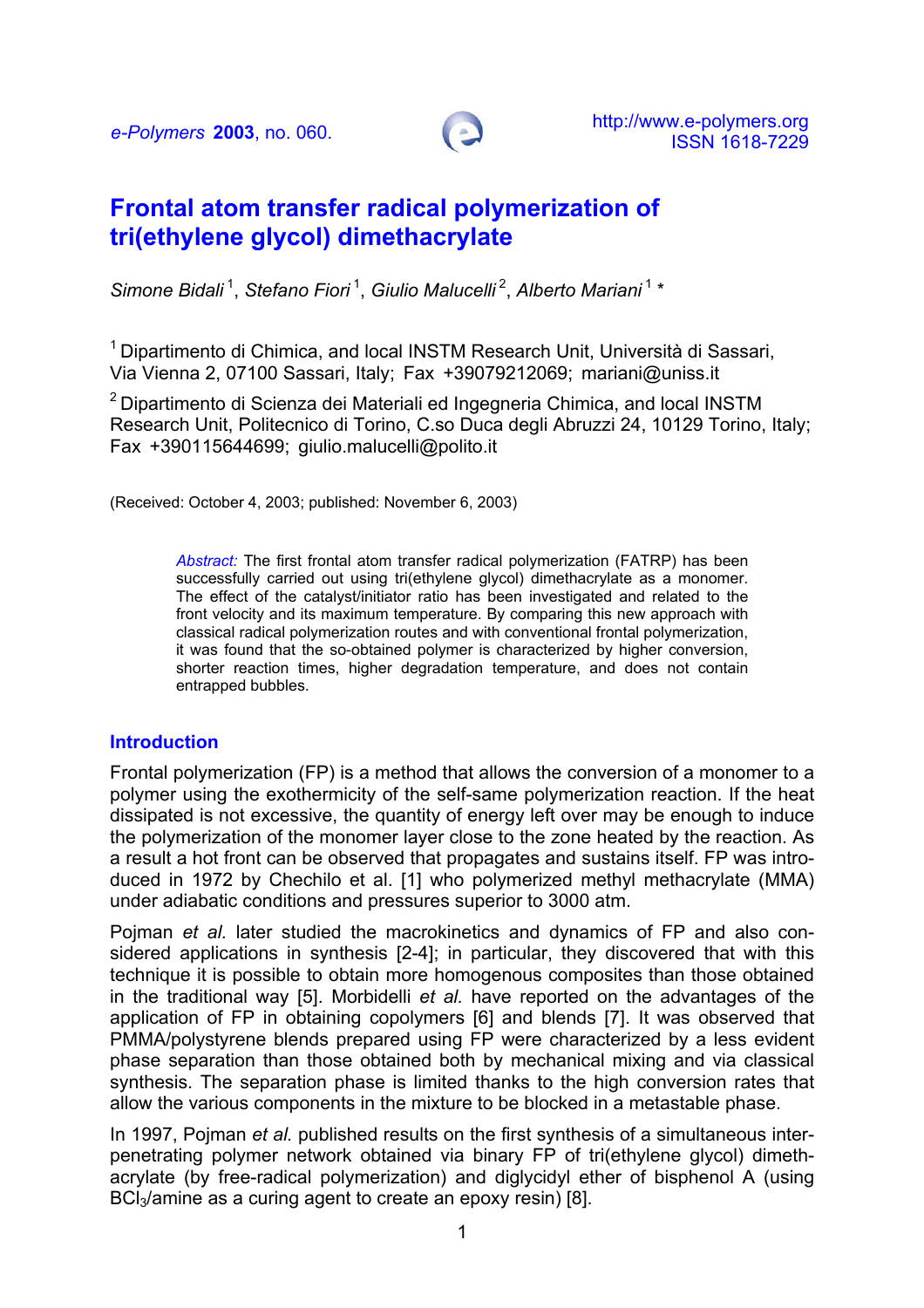FP has also been exploited to prepare materials containing liquid crystals dispersed in polymeric matrices (both as film and other thicker materials) [9,10]. In recent years our group has focused on the extension of the number of monomers that can be polymerized by way of FP and on applying this technique to other mechanisms of both chain and step-growth polymerizations.

In particular, the following have been studied: frontal ring opening metathesis polymerization (FROMP) of dicyclopentadiene [11]; the synthesis of polyurethanes [12,13]; the curing of polyester-styrene resins [14]; the production of interpenetrating polymer networks composed of polydicyclopentadiene and polyacrylates [15]; and the consolidation and protection of porous materials (stone, wood, textiles) with applications in the artistic-historical field [16].

Generally speaking, the successful application of FP implies the stability of a travelling front [17,18]. At ambient pressure, stable fronts are generally descending and are found when: (i) polymers are solid at the temperature reached by the reaction wave, and/or (ii) highly viscous monomer media are polymerized.

Namely, ascending fronts are not stable due to convective motions, which cause an excessive amount of dispersed heat [17,18]. On the other hand, if in descending fronts polymers are soluble in the corresponding monomers or are molten at the temperature reached by the front, the phenomenon of 'fingering' occurs [19]. This is due to pieces of denser polymer materials that drop into the lower monomer, thus dispersing heat and provoking local polymerization and, eventually, interrupting FP. In order to avoid fingering, literature reports that the viscosity of monomer media can be increased by adding fumed silica [20] or another polymer [7]. For the above reasons, multifunctional monomers, which give crosslinked polymers that cannot melt and be solubilized, generally give rise to stable fronts and hence are preferred in FP syntheses.

Among multifunctional monomers, tri(ethylene glycol) dimethacrylate (TGDMA) has been the most used in fundamental studies on FP. For this reason, we have chosen it in order to verify whether frontal polymerization can be joined to, and take advantages of, the atom transfer radical polymerization (ATRP) [21] mechanism.

One of the reasons for such a study is that of solving one of the main problems, which affect classical radical frontal polymerization. Indeed, the latter entails the utilization of radical initiators in such doses as to create several problems connected with their type. If classical initiators are used (*e.g.*, 2,2'-azoisobutyronitrile or benzoyl peroxide, BPO) bubbles are often found within the final product due to the development of gas by initiator decomposition.

To avoid this problem, which limits the potentiality of FP by rendering the mechanical properties of the obtained materials poorer, up to now two methods have been used: working at high pressures [1] or using Aliquat® persulfate (APS) as an initiator [22]. However, the former method is not easy to apply, above all if one is working *in situ*; the second leads to materials having relatively low  $T<sub>g</sub>$  as a result of the plasticizing effect of the very same APS, which, incidentally, has a particularly high molecular weight (561.65) and is hence used in high mass fractions. Therefore, we suppose that the exploitation of the 'chemistry' that characterizes ATRP may lead to more extensive practical use of FP in a growing number of applications.

In the general ATRP mechanism, the radicals, or active species, are generated via a reversible redox process catalyzed by a complex of a transition metal which undergoes one-electron oxidization together with abstraction of an atom of pseudo-halogen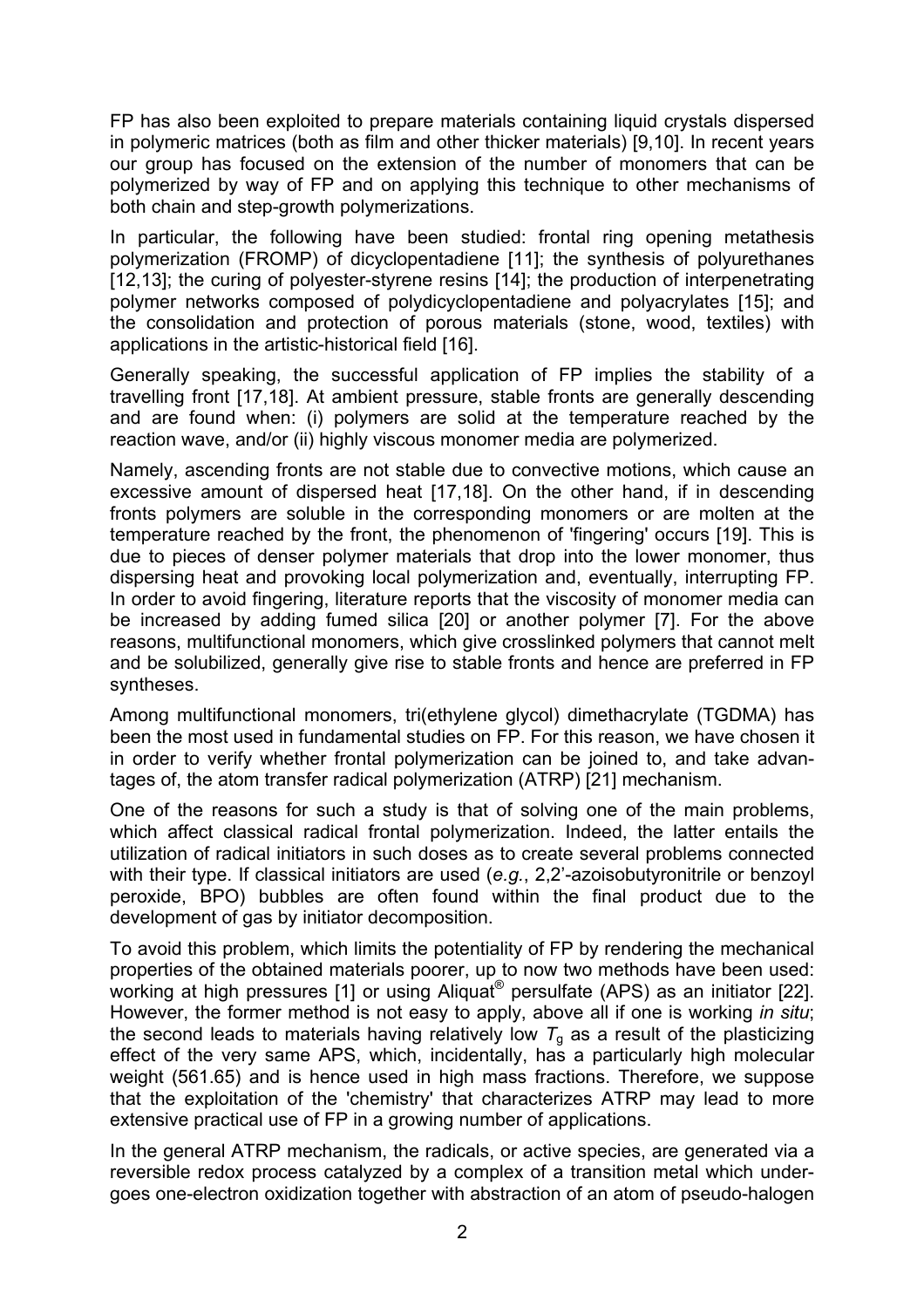belonging to the dormant species. This process takes place with constant speeds of activation and deactivation. The polymer chains grow as a result of the addition of intermediate radicals to monomers in a similar manner to that in conventional radical polymerization, and with constant speed of propagation.

Usually, ATRP is considered only as one of the methods for achieving controlled/ living radical polymerization (CRP). All these methods are based on the generation, in the growth phase, of a rapid dynamic equilibrium between a small quantity of free growing radicals and a large majority of dormant species. In ATRP the dormant chains are alkyl halides, and the radicals are generated by a catalyzed reaction. All CRP methods involve an activation and a deactivation stage. The free radicals that are generated propagate and terminate as in conventional free-radical polymerization. Hence, although termination is brought about, under appropriate conditions this contribution is slight (less then a few percent of to the total number of chains) and these radical polymerization processes behave as if they were living or controlled systems.

As already mentioned, in the present work the ATRP mechanism has been extended to new fields of polymer synthesis and applications. In particular, it has not been used as a method of synthesis of 'living' polymers characterized by controlled molecular weight and narrow polydispersities, but rather as a convenient alternative to classical radical polymerization.

Namely, we have synthesized poly[tri(ethylene glycol) dimethacrylate] and have compared the characteristics of the samples obtained with ATRP by the frontal method, by batch polymerization and by spontaneous polymerization. Furthermore, a comparison between classical radical polymerization and ATRP has been carried out on samples obtained by the frontal and batch methods.

# **Experimental part**

TGDMA, CBr4, tris(2-aminoethyl)amine (TREN) and CuBr were supplied by Aldrich. Dimethyl sulfoxide (DMSO) and BPO were supplied by Fluka.

In order to verify the easy applicability of FP to practical uses, all materials were used as received, without further purification. In particular, as usual in FP experiments, inhibitor was not removed from the monomer. This is because of the assumption that the high temperatures reached by the front cause rapid inhibitor consumption, thus allowing for FP to occur. Moreover, reaction conditions were not adiabatic.

The temperature profiles of each synthesis were measured using a K-type thermocouple, the junction of which was placed at *c.* 5 cm from the upper surface of the mixture. The thermocouple was connected to a digital thermometer used for the reading and recording of temperature. The position of the front (easily visible through the glass wall of test tubes) against time was also measured  $(\pm 0.5 \text{ mm})$ .

Differential scanning calorimetry was conducted with a Mettler DSC 30 in a temperature range of between -100 and +320°C with a heating rate of 10°C/min under nitrogen atmosphere. Thermogravimetric analyses were performed in air by means of a LECO TGA-601 Instrument in a temperature range between +25 and +900°C with a heating rate of 3°C/min.

Throughout the discussion section, abbreviations will be used, each is composed of three characters and refers to samples: the first character indicates the technique with which the sample was synthesized (F for frontal polymerization; B for batch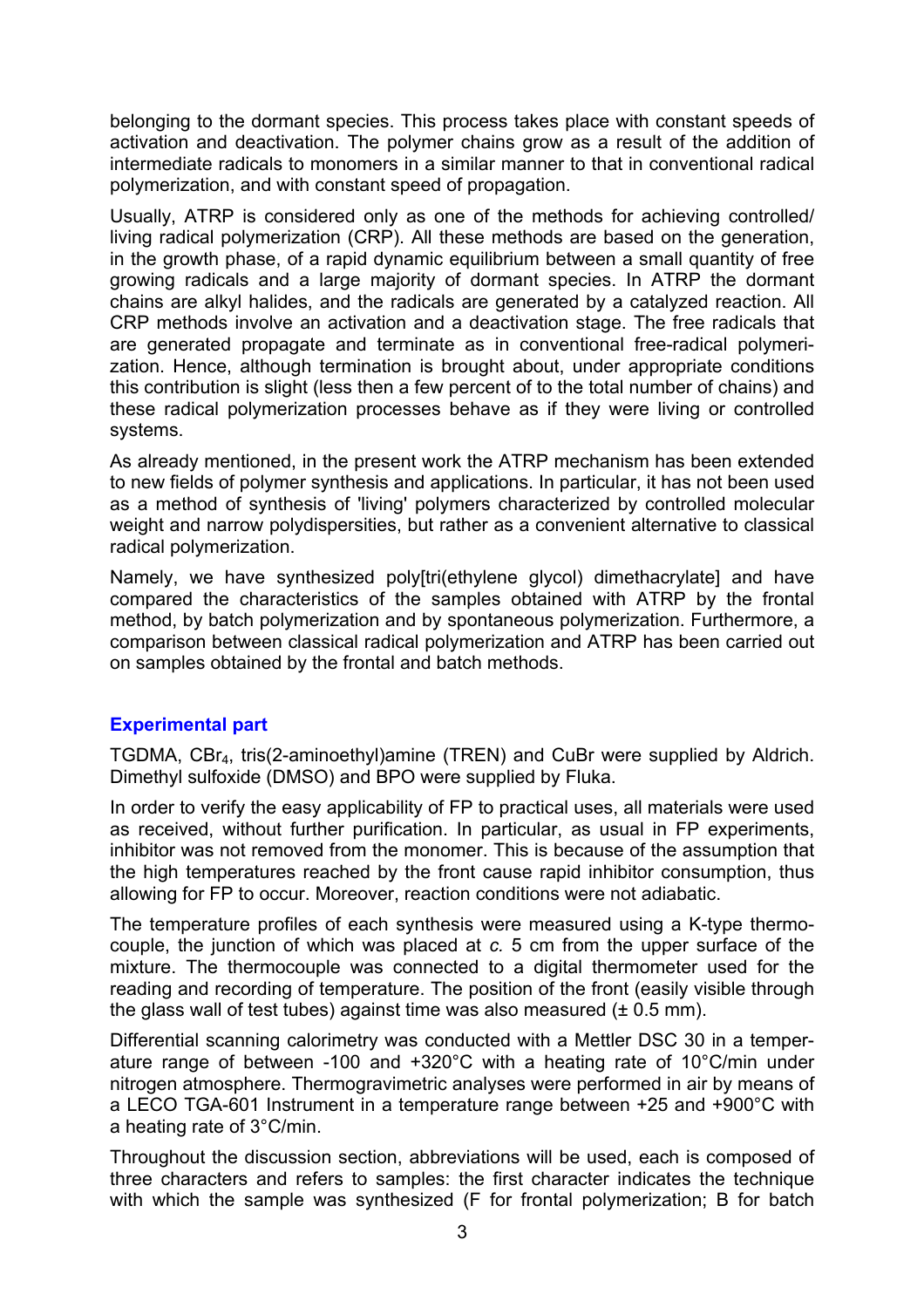polymerization; S for spontaneous polymerization). The second character refers to the reaction mechanism (A for ATRP; C for classic radical polymerization). The third character is a number used to distinguish the different samples.

The preparation of the samples involved the following methodology: in a typical run (*e.g.*, sample FA1), CuBr (8.73·10-5 mol) was dissolved in a few drops of DMSO (*i.e.*, the minimum amount that allows for salt to dissolve without affecting  $T_{\text{max}}$  and  $V_f$ ) in an 18 mm inner diameter glass test tube; TGDMA  $(3.49.10^{-2} \text{ mol})$ ,  $\overline{\text{CBr}_4}$  (6.98.10<sup>-5</sup> mol) and TREN  $(8.73.10^{-5}$  mol) were added to this mixture. Then, the glass test tube was shaken to a homogeneous solution and immersed in an ice bath. In all the trials carried out, the formation of varying degrees - depending on the concentration of Cu(I) - of a green solid has been noted. This tended to flocculate and dissolved again when the mixture was shaken, resulting in the solution being given an intense green colour. At 0°C, all the prepared samples did not react spontaneously, even after long waiting periods (pot-life > 3 h).

Immediately before polymerization, the above test tubes were immersed in a water bath set at 25°C until the mixture equilibrated at this temperature. FP reactions were ignited by applying heat to part of the mixture close to the upper surface using the tip of a soldering iron until the formation of a hot propagation front was noted.

Batch polymerizations were performed for 1 h on the above mixtures and in the aforementioned vessels placed in a thermostatic oil bath set at 60°C. The series of samples held at room temperature in the above vessels displayed a progressive rise in temperature; this increase continued until bulk spontaneous polymerization of the entire mixture took place (*i.e.*, after a spontaneous increase of temperature and the subsequent cooling to room temperature).

All polymerizations were carried out without stirring. After all polymerization experiments, the obtained transparent green-coloured polymers were grounded and extracted in a Soxhlet with  $CH_2Cl_2$  for 24 h. Finally, they were dried in a vacuum oven at 40°C for 72 h.

In the following sections [CuBr], [TREN] and [CBr<sub>4</sub>] are expressed in mol-% with reference to 100 mol of TGDMA. Reproducibility of  $T_{\text{max}}$  data (defined in Fig. 1) was  $\pm 5^{\circ}$ C and that of front velocity was  $\pm 0.05$  cm/min. Error bars in the following plots indicate these variation ranges.

## **Results and discussion**

Several preliminary tests were conducted with the aim of discovering a system that allows a widespread and detailed study of the phenomenon. Amongst the various types of radical initiators mentioned in the literature on ATRP, particular attention has been given to the  $\alpha$ -haloesters and alkyl halides, the latter both mono- and polyhalogenated.

TREN was chosen for its high reactivity, which confers to the metal catalyst [23]. In fact, it should be noticed that its hexamethyl derivative, which imparts less reactivity to the catalyst, is used in conventional controlled ATRP. In fact, the high tendency of TREN catalysts to react entails a large radical concentration, a condition that is in contrast with the possibility of having 'living' polymers and narrow polydispersities. However, this high reactivity is exploited in frontal polymerization.

Although we have found that other halogenated compounds worked well as initiators (ethyl 2-bromopropionate, hexachloroethane, 1,1,2,2-tetrabromoethane,  $CH_2Br_2$ ) and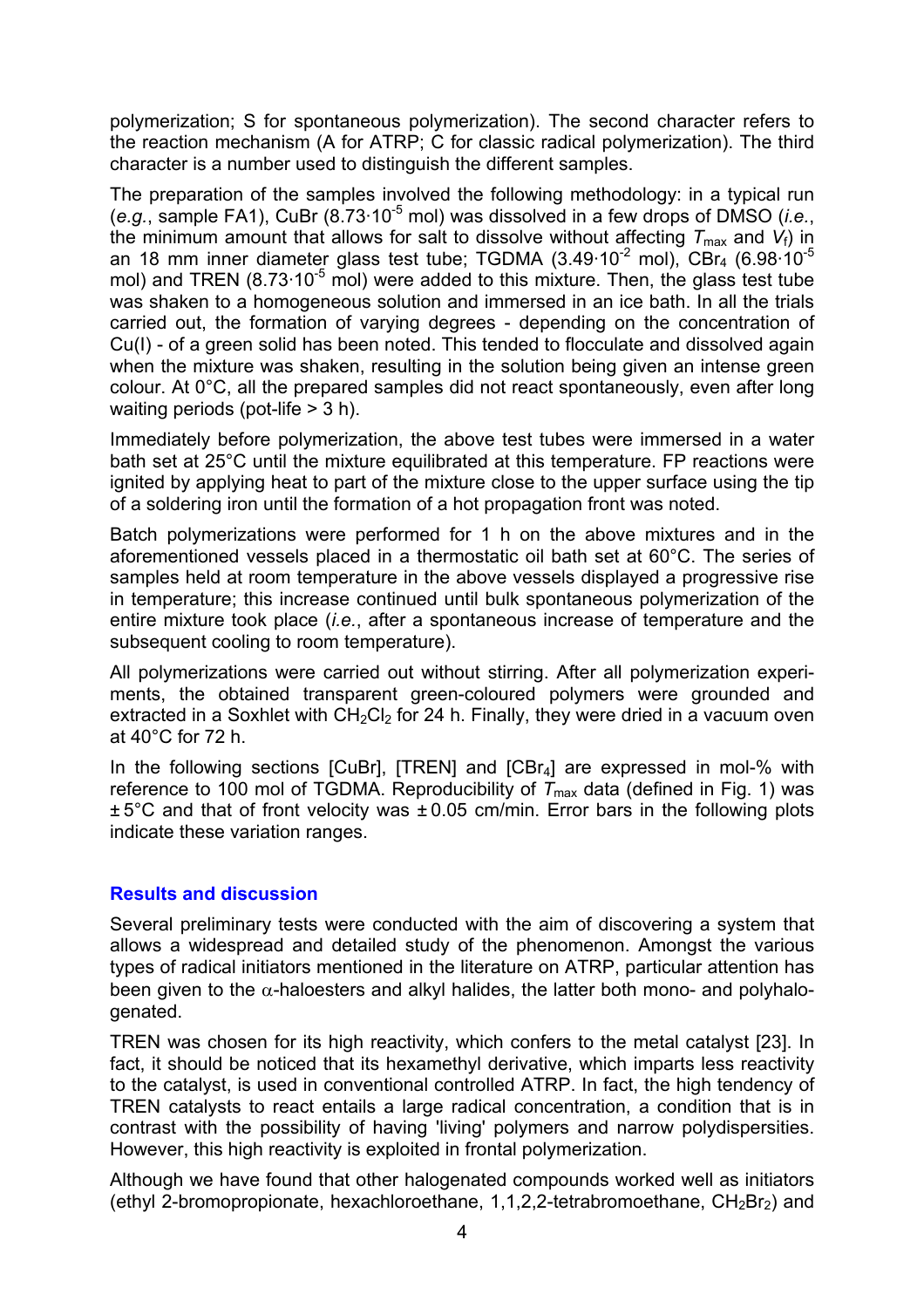also copper(I) acetate could be used as salt, after several trials it was deemed worthwhile to focus attention on a system composed of  $CBr<sub>4</sub>$  as initiator and CuBr/TREN as catalyst.

This choice is justified by the wide interval of concentrations, both of the catalyst and of the radical initiator, reference to which can be made in the gathering of *pure* FP experimental data. With the term *pure* we mean that FP is the only polymerization mode occurring in the reactor at a given time. In particular, it indicates that spontaneous polymerization is not simultaneously occurring.

Amongst the various trials, blank experiments were also conducted, *i.e.*, the effective indispensability of each component of the mixture to the polymerization process was checked. In fact, the absence of one of the components each time, in comparison to a trial in which all were present, was reflected by the fact that polymerization did not take place.



Fig. 1. Temperature profile recorded during an FATRP run ( $[CBr_4] = 0.2$  mol-%;  $[CuBr] = [TREN] = 0.5$  mol-%)

# *Pure frontal ATRP (FATRP) experiments*

The graph in Fig. 1 illustrates a typical example of a temperature profile recorded at a point that was a few centimeters from the upper surface of the mixture, after this had undergone setoff. The temperature jump displayed by the profile corresponds to the instant in which the front reaches the junction of the thermocouple and is typical of frontal reaction.

The temperature reached by the front,  $T_{\text{max}}$ , which can be estimated from these graphs, is one of the principal points of interest in FP and will be referred to in later considerations. In fact, this parameter, which depends on monomer medium composition, influences the rate of the process and the characteristics of the final polymer materials such as conversion and crosslinking degrees, thermal and mechanical properties, *etc*.

A second parameter typically taken into consideration in work on FP is the velocity of propagation of the front,  $V_f$ . This latter influences  $T_{\text{max}}$  and is influenced by it. This means that it also depends on the composition of the monomer mixture.  $V_f$  can be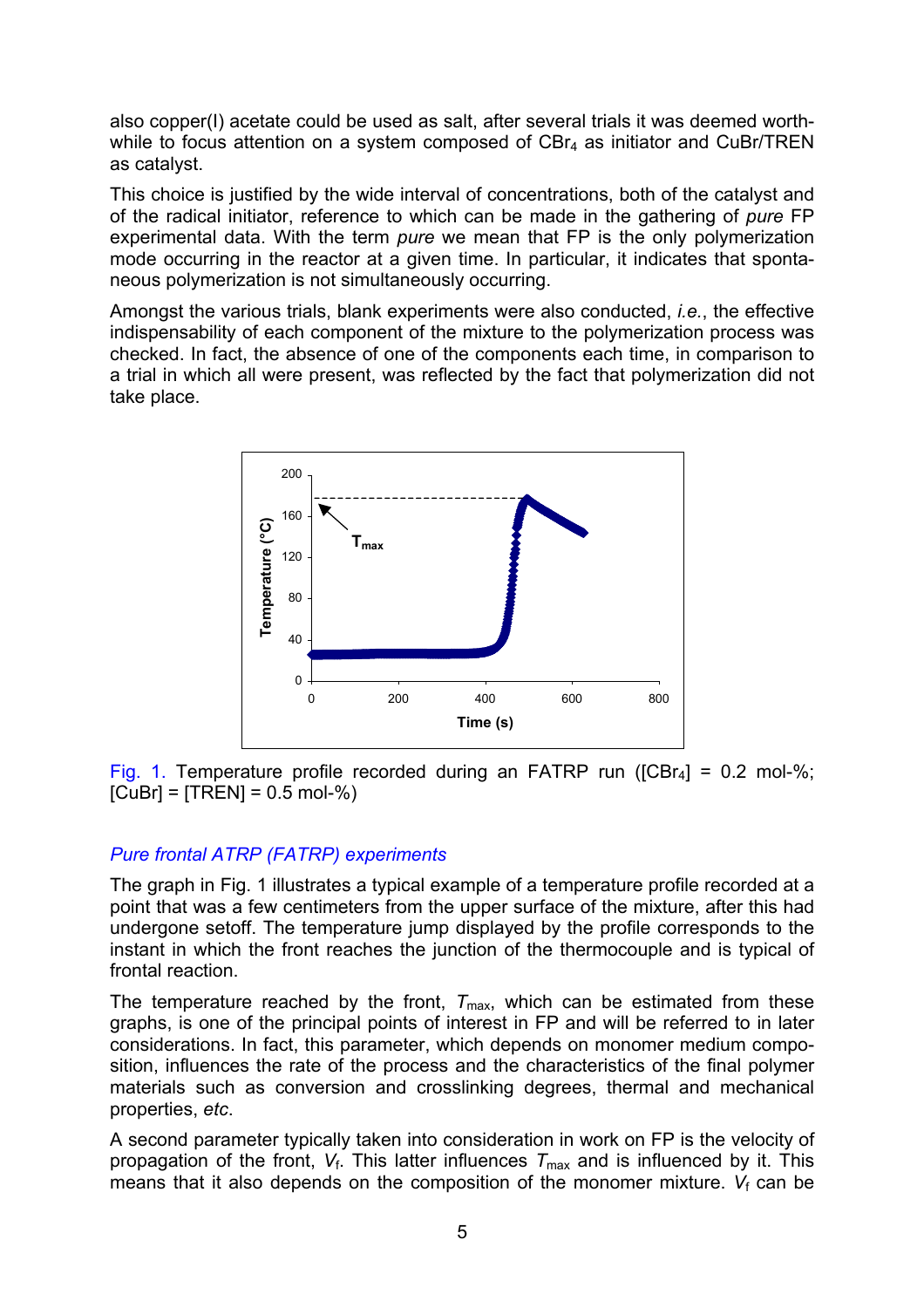calculated from graphs such as that in Fig. 2. Frontal polymerizations generally present constant *V<sub>f</sub>* values.



Fig. 2. Front position as a function of time ( $[CBr_4] = 0.2$  mol-%;  $[CuBr] = [TREN] = 0.5$ mol-%)

In the example that has been given, one may note how the linear correlation between the position of the front and time may be considered as very good. The only point that varies slightly from the interpolated line is that which corresponds to the first minute of propagation: this anomaly is due to the fact that the front is still in a stabilization phase in the seconds immediately following ignition. In fact, during this first lapse of time, front is not flat, and steady state has not been reached yet.

For the reasons stated above, the following studies were aimed at determining the  $T_{\text{max}}$  and  $V_f$  values in relation to variation of the concentrations of the components, while maintaining CuBr and TREN in equimolar quantities. Three types of study were carried out: the first involved variation of the concentrations of CuBr/TREN while keeping the initiator dose constant ( $[CBr_4] = 0.2$  mol-%); the second and the third regarded the effect of CBr4 concentration when that of the catalyst was constant, in particular with the following amounts:  $[C \cup Br] = 0.2$  and 0.5 mol-%.

#### *The effect of catalyst concentration*

As already noted, this study dealt with variations in the concentrations of the CuBr/TREN catalyst with constant relative proportions between CuBr and TREN  $(ICuBr1 = TRENI)$ . The initiator concentration was also kept constant  $(ICBr_4] = 0.2$ mol-%). The study was carried out varying the catalyst concentration between 0.2 and 1.5 mol-%.

The *V*f trend in relation to CuBr/TREN concentrations is displayed in Fig. 3. It may be noted that with very low catalyst concentrations (0.2 mol-%) the front moves very slowly ( $V_f$  = 0.24 cm/min). An increase in CuBr/TREN concentrations from 0.20 to 0.25 mol-% is mirrored by a *V*f figure that has almost doubled (0.43 cm/min). For greater concentrations this figure continues to increase until it reaches an upper limit of *c.* 0.6 cm/min for CuBr/TREN quantities exceeding 1.0 mol-%.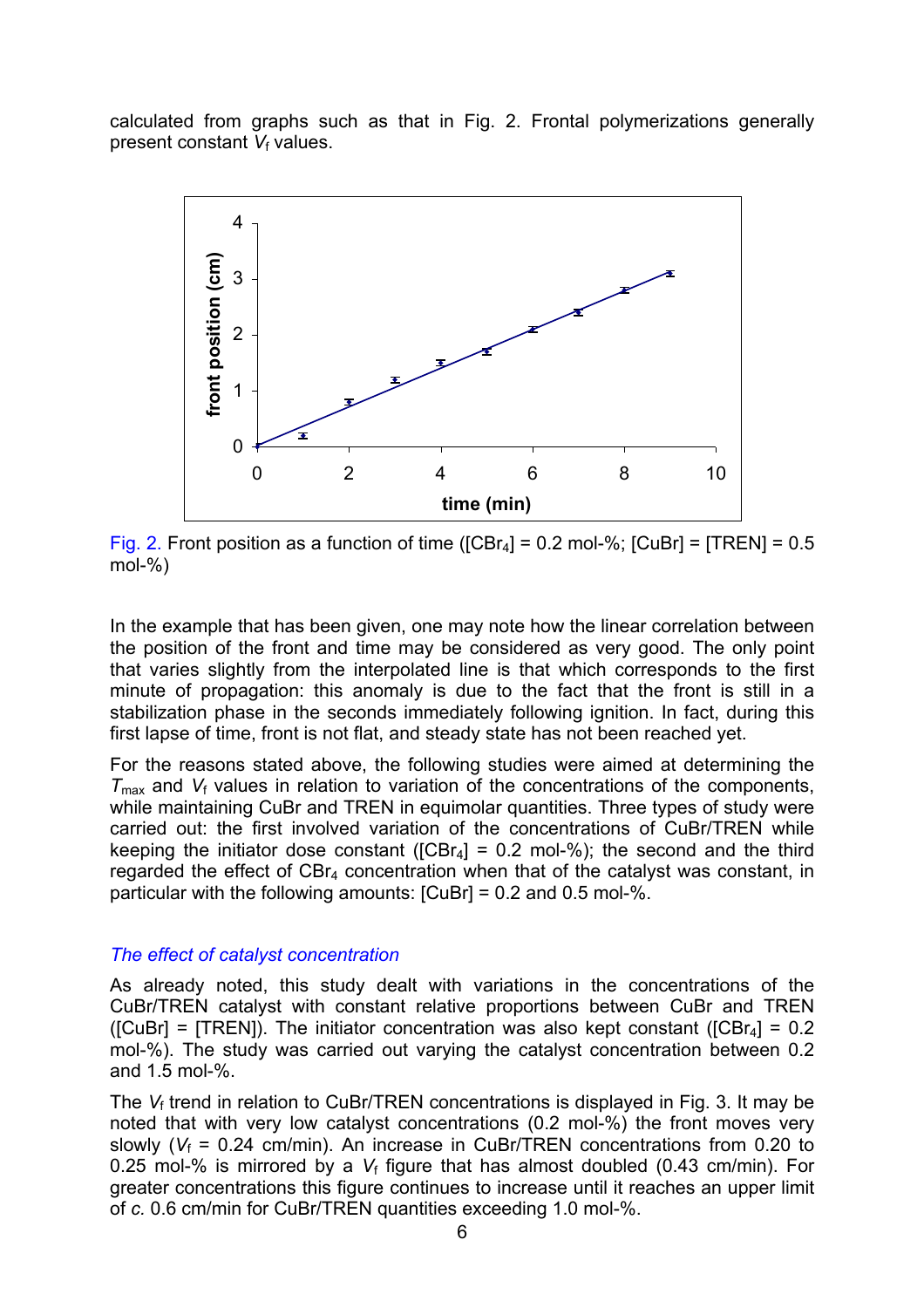Fig. 4 displays the corresponding data for  $T_{\text{max}}$ . In an analogous way to the findings for  $V_f$ , low concentrations of catalyst resulted in relatively low values of  $T_{\text{max}}$  (149°C; 0.2 mol-%). The increase of concentration led to an escalation of the  $T_{\text{max}}$  values, reaching a plateau at *c.* 170°C for CuBr/TREN amounts above 0.4 mol-%.



Fig. 3.  $V_f$  in relation to the catalyst (CuBr/TREN) concentration ( $[CBr_4] = 0.2$  mol-%)



Fig. 4.  $T_{\text{max}}$  as a function of CuBr/TREN concentration ( $[CBr_4] = 0.2$  mol-%)

## *The effect of initiator concentration*

This second study involved variation of initiator  $(CBr<sub>4</sub>)$  concentration while that of the CuBr/TREN catalyst was maintained constant ([CuBr] = [TREN] = 0.2 mol-%). In this set of experiments the range of values within which pure FP occurs was found to be  $0.2 \leq$  [CBr<sub>4</sub>]  $\leq$  0.5 mol-%. Indeed, while for [CBr<sub>4</sub>] above 0.5 mol-% spontaneous polymerization took place simultaneously, for  $[CBr_4] < 0.2$  mol-% FP did not selfsustain. However, as can be seen in Tab. 1, in the interval of the concentrations concerned,  $V_f$  and  $T_{\text{max}}$  remain practically constant with variations comprised within the reproducibility ranges indicated in the Exptl. part ( $145^{\circ}$ C  $\leq T_{\text{max}} \leq 153^{\circ}$ C; 0.24  $\leq V_f$ ≤ 0.28 cm/min).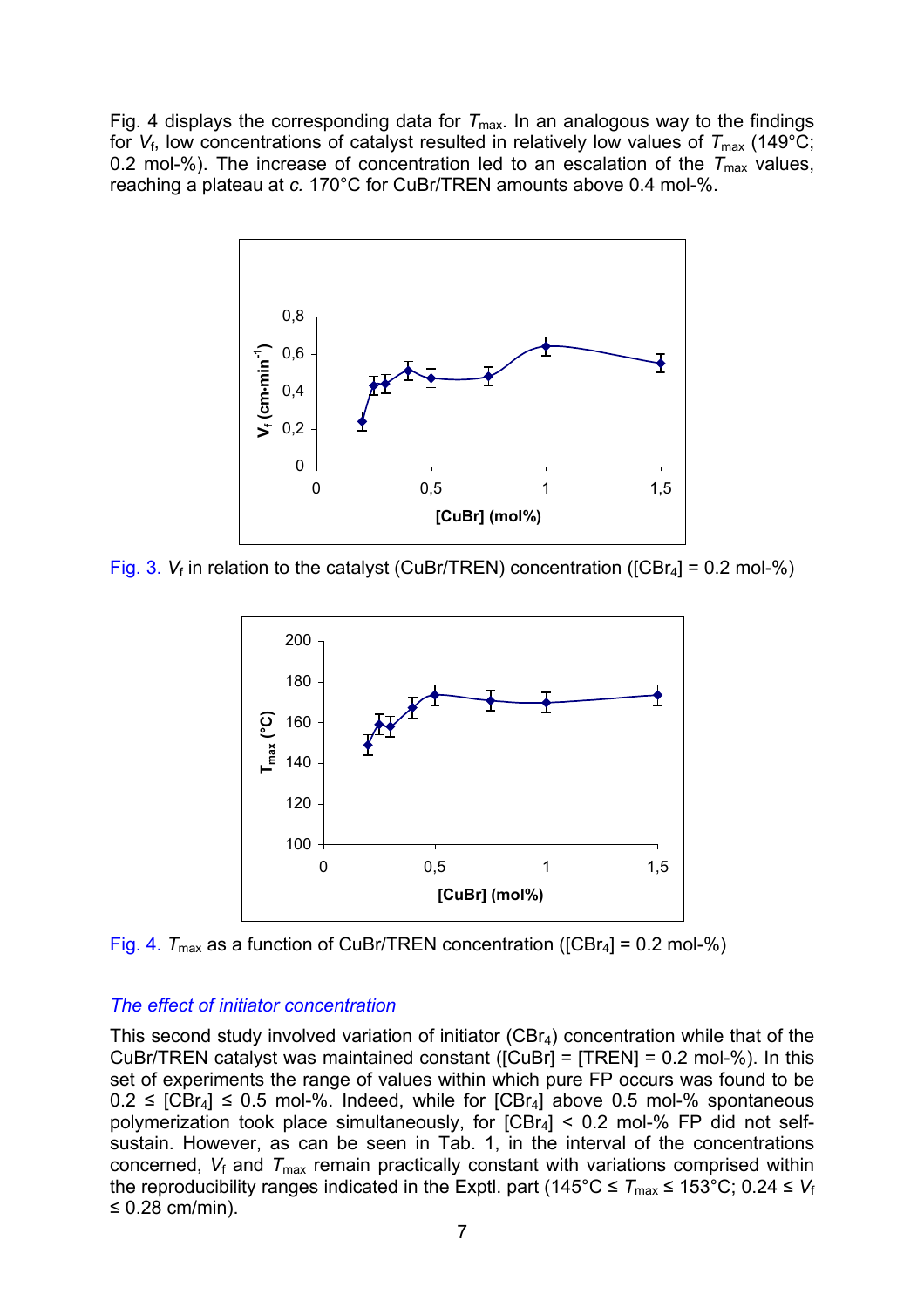| [CBr <sub>4</sub> ] in mol-% $V_f$ in cm/min $T_{\text{max}}$ in °C |      |     |
|---------------------------------------------------------------------|------|-----|
| $0.2^{\circ}$                                                       | 0.24 | 149 |
| 0.3                                                                 | 0.27 | 147 |
| 0.4                                                                 | 0.26 | 153 |
| 0.5                                                                 | 0.28 | 145 |

Tab. 1.  $V_f$  and  $T_{\text{max}}$  for  $\text{[CuBr]} = \text{[TREN]} = 0.2 \text{ mol-}\%$ 



Fig. 5.  $V_f$  as a function of initiator concentration ([CuBr] =  $0.5$  mol-%)



Fig. 6.  $T_{\text{max}}$  as a function of initiator concentration ( $[C \cup Br] = 0.5$  mol-%)

Analogous to the study described above, another one was conducted keeping the catalyst concentration constant at 0.5 mol-% rather than at 0.2 mol-%. Under these conditions, pure FP was observed at  $0.05 \leq$  [CBr<sub>4</sub>]  $\leq$  1.5 mol-%. *V*<sub>f</sub> and  $T_{\text{max}}$  as functions of initiator concentration within the above interval are reported in Fig. 5 and Fig. 6. Also on these levels of catalyst concentration, it may be noted that this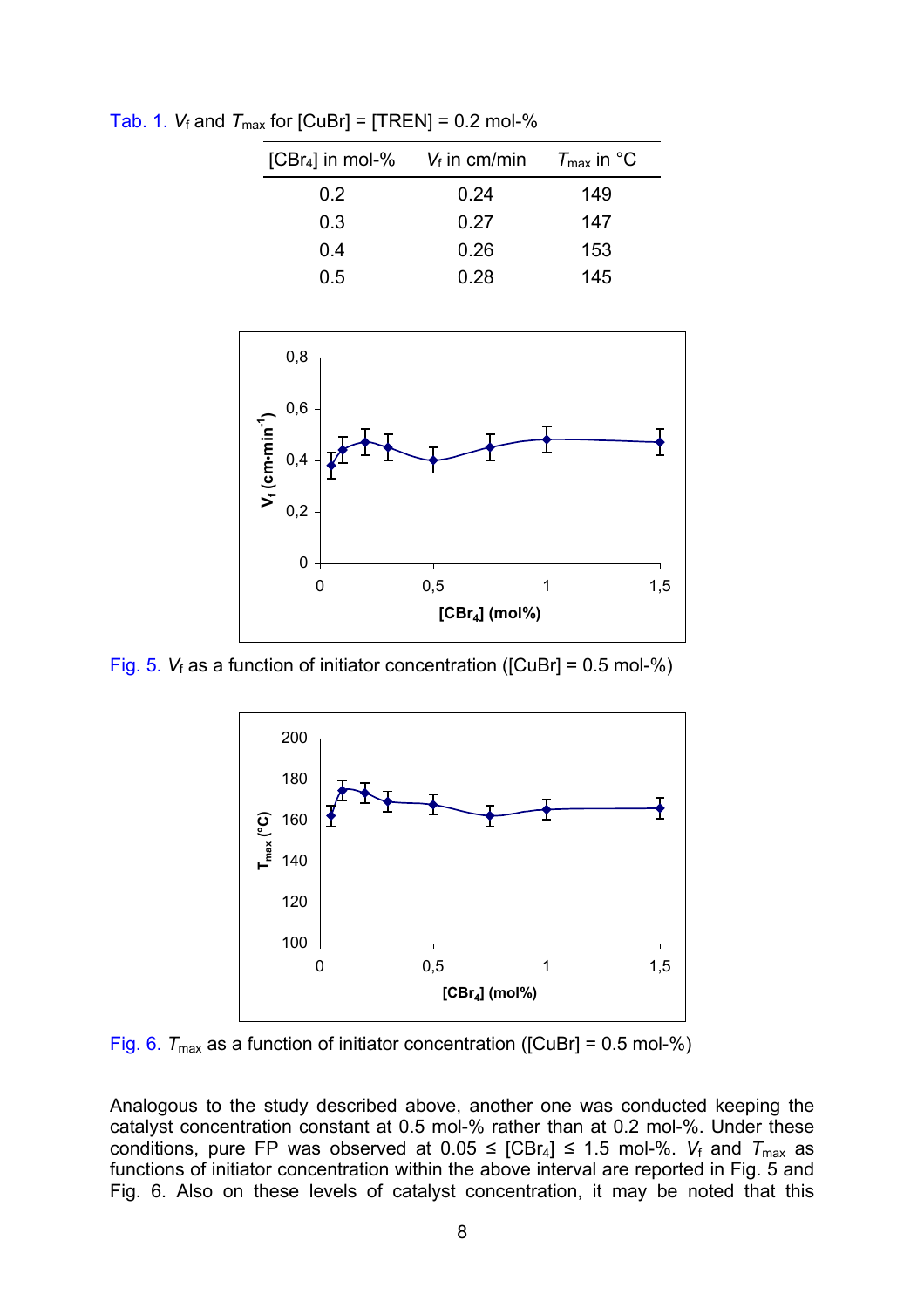parameter has no particular influence on  $V_f$  and  $T_{\text{max}}$ , which remain almost constant at 0.4 - 0.5 cm/min and 160 - 170°C, respectively.

## *Comparison with 'classical' radical FP*

It is important to note that in none of the frontal atom transfer radical polymerizations the development of bubbles was observed. With reference to this, FP tests were carried out using the classic reaction initiated by BPO. These experiments showed extensive production of bubbles even when the quantities of initiator were low.

From comparison between the two mechanisms used (ATRP and classical radical polymerization), it can be noted that with equal concentrations of initiator, both V<sub>f</sub> and *T*max are slightly higher in the case of the BPO-initiated polymerization. However, these differences are not particularly significant (Tab. 2).

Tab. 2. Comparison between samples obtained by classical radical FP and by FATRP

| Sample          | [BPO]       | $[CBr_4]$   | [CuBr]      | <b>Bubble</b> | $V_{\rm f}$      | $\tau_{\textsf{max}}$ |
|-----------------|-------------|-------------|-------------|---------------|------------------|-----------------------|
|                 | in mol- $%$ | in mol- $%$ | in mol- $%$ | formation     | in cm/min        | in $^{\circ}$ C       |
| FC <sub>1</sub> | 0.2         | 0           | 0           | yes           | 0.50             | 183                   |
| FC <sub>2</sub> | 1.0         | 0           | 0           | yes           | 0.90             | 183                   |
| FA <sub>3</sub> | 0           | 0.2         | 0.2         | no            | 0.24             | 149                   |
| FA4             | 0           | 1.0         | 0.2         |               | FP did not occur |                       |
| FA <sub>5</sub> | 0           | 0.2         | 0.5         | no            | 0.47             | 173                   |
| FA <sub>2</sub> | $\Omega$    | 1.0         | 0.5         | no            | 0.48             | 165                   |

# *DSC and TGA characterization of the cured materials*

All the samples investigated showed evidence of an amorphous structure with  $T<sub>g</sub>$ values exceeding room temperature (from +34°C up to +40°C) as reported in Tab. 3.

Tab. 3.  $T<sub>g</sub>$  (in  $^{\circ}$ C) of the samples investigated

| FA1 BA1 SA1 FA2 BA2 SA2 FC1 BC1 FC2 BC2 |  |  |  |                                                             |
|-----------------------------------------|--|--|--|-------------------------------------------------------------|
|                                         |  |  |  | +39.3 +36.9 +37.1 +33.8 +37.8 +36.0 +36.9 +37.0 +34.0 +34.0 |

In Fig. 7, DSC thermograms relating to the first scan carried out on samples FA1, SA1 and BA1 are reported. This first series of analyses were carried out up to temperatures higher than that of degradation onset. As it was also confirmed by TGA analysis, DSC traces revealed that all the cured materials were found to have started to decompose at temperatures above 200°C. DSC first scans evidenced the different curing degree of the above samples. A weak and broad exothermal signal relating to the occurrence of residual thermal polymerization was evident only in the case of samples SA1 (at about +185°C) and BA1 (at +140°C). At variance, the FP polymer did not display any exothermic phenomenon.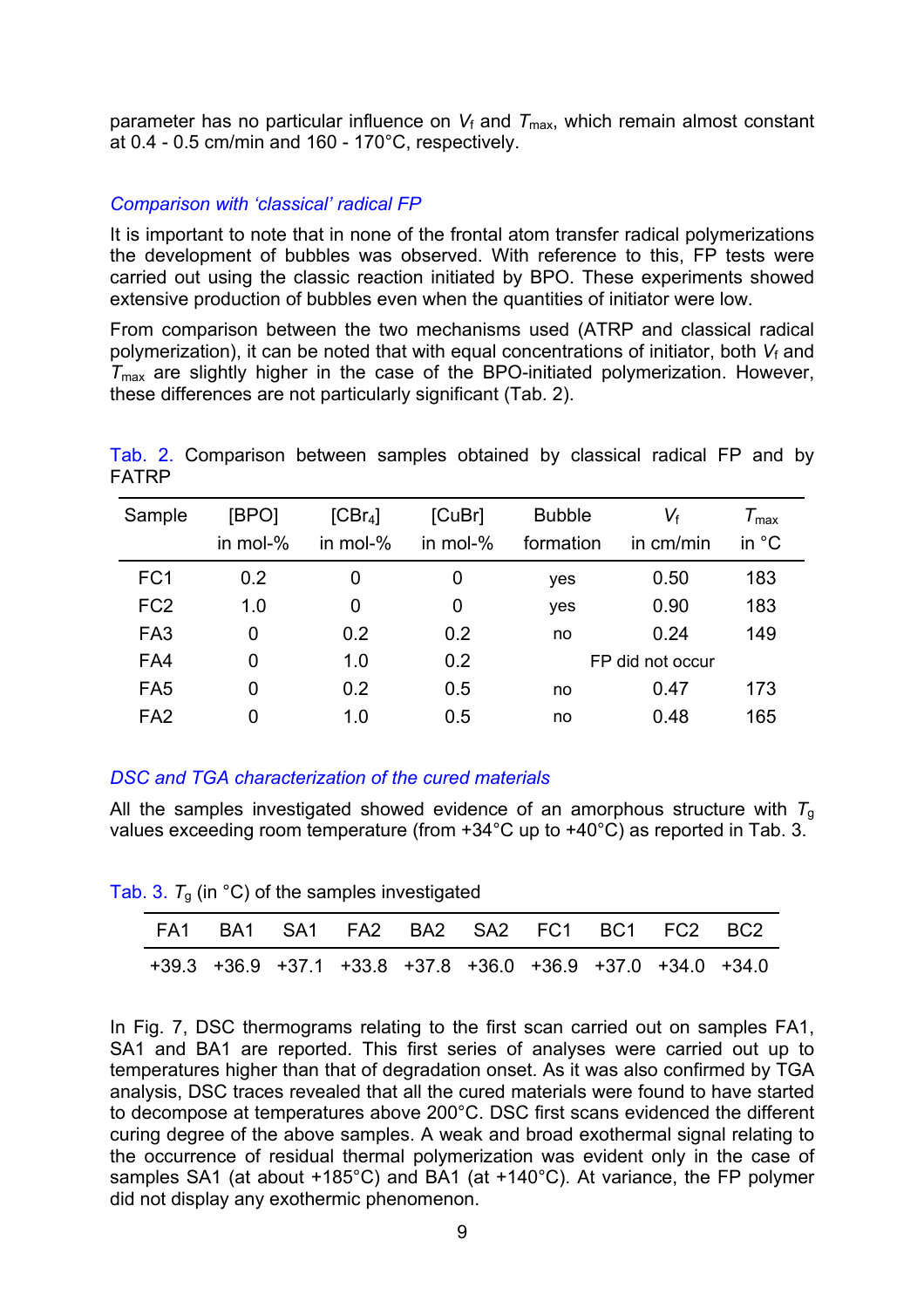

Fig. 7. DSC thermograms relating to samples FA1, SA1 and BA1



Fig. 8. TGA thermograms of samples FA1 and FC1

On a second set of the above pristine materials (FA1, SA1, and BA1), two DSC scans were performed, the first without crossing the decomposition temperature. It was found that the aforementioned exothermal peak, present in samples SA1 and BA1, completely disappeared when a second thermal scan was performed. Therefore, we can conclude that, with respect to spontaneous or batch polymerization, FP permits the preparation of polymer materials having higher (full) conversion.

If we compare the thermal behaviour of samples FC1 and FA1, we can note that their  $T<sub>a</sub>$  values and DSC traces are similar and no exothermic peak can be found on these latter, thus indicating that both FP mechanisms allow for full monomer conversion. However, the difference that can be stated is the temperature at which the degradation starts. TGA thermograms reported in Fig. 8 clearly indicate that  $T_{onset}$  of FA1 is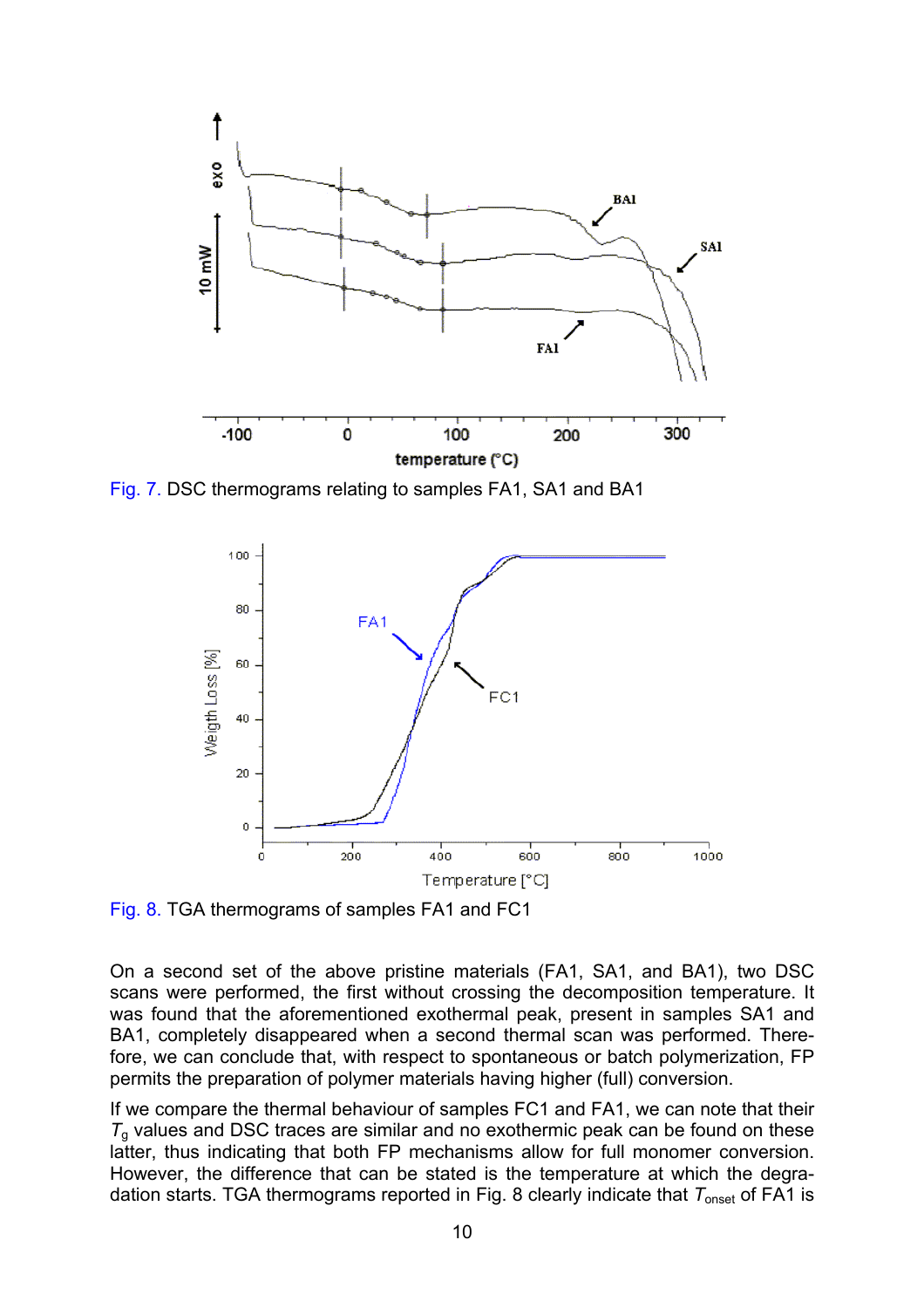significantly higher than that of FC1 (280 vs. 235°C). Therefore, the materials obtained through FATRP seem to have better thermal resistance with respect to those prepared by classical radical FP. No explanation of such behaviour can be given now and further studies aiming to clarify this point are in progress.

#### **Conclusions**

In previous works on FP of vinyl monomers, bubble-containing polymers were generally obtained. On the other hand, so far ATRP has been mostly used as a method for obtaining 'living' soluble polymers characterized by narrow polydispersities.

The present work overcomes the above drawback of FP and extends the use of ATRP by taking advantage of their joined exploitation. In particular, ATRP was used in the FP of a difunctional monomer, TGDMA, for obtaining a crosslinked material. At variance to what is generally found when classical radical frontal polymerization is used, the so-obtained polymers did not contain entrapped bubbles. This latter feature represents a significant improvement in FP of vinyl monomers although greencoloured polymer materials were synthesized.

Furthermore, it was found that FATRP samples have better thermal resistance with respect to those prepared by classical radical frontal polymerization. Moreover, FP materials are characterized by higher conversion than those obtained by conventional methods. Eventually, it has been confirmed that FP allows for faster syntheses (a few minutes, depending on *V*f and reactor length, instead of 1 h) than conventional ATRP and radical polymerization routes.

*Acknowledgement:* Funds provided by the University of Sassari and Consorzio Interuniversitario Nazionale di Scienza e Tecnologia dei Materiali (INSTM) are gratefully acknowledged.

[1] Chechilo, N. M.; Khvilivitskii, R. J.; Enikolopyan, N. S.; *Dokl. Akad. Nauk SSSR*  **1972**, *204*, 1180.

[2] Pojman, J. A.; *J. Am. Chem. Soc.* **1991**, *113*, 6284.

[3] Khan, A. M.; Pojman, J. A.; *Trends Polym. Sci.* **1996**, *4*, 253.

[4] Chekanov, Y.; Arrington, D.; Brust, G.; Pojman, J. A.; *J. Appl. Polym. Sci.* **1997**, *66*, 1209.

[5] Nagy, I. P.; Sike, L.; Pojman, J. A.; *J. Am. Chem. Soc.* **1995**, *117*, 3611.

[6] Tredici, A.; Pecchini, R.; Morbidelli, M.; *J. Polym. Sci., Part A: Polym. Chem.* **1998**, *36*, 1117.

[7] Tredici, A.; Pecchini, R.; Sliepcevich, A.; Morbidelli M.; *J. Appl. Polym. Sci.* **1998**, *70*, 2695.

[8] Pojman, J. A.; Elcan, W.; Khan, A. M.; Mathias, L.; *J. Polym. Sci., Part A: Polym. Chem.* **1997**, *35*, 1047.

[9] Mariani, A.; Fiori, S.; Pedemonte, E.; Pincin, S.; Ricco, L.; Russo, S.; *Polym. Prepr. (Am. Chem. Soc., Div. Polym. Chem.)* **2002**, *43(2)*, 814.